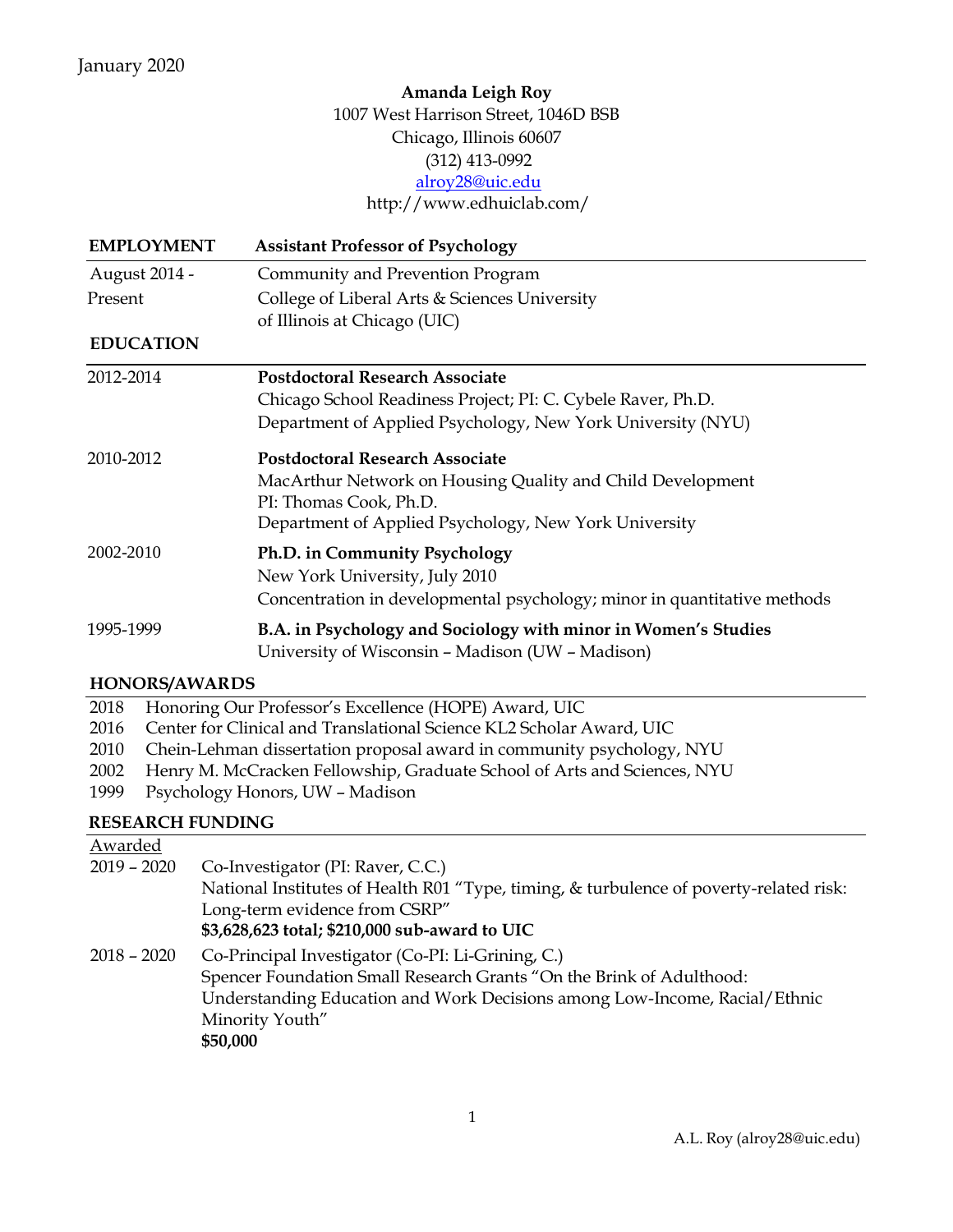# January 2020

| $2016 - 2020$       | Co-Principal Investigator (PI: Raver, C.C.)<br>Institute of Education Sciences (IES) Goal 3 "Improving the odds of college readiness<br>for low income students in Chicago Public Schools: The respective roles of child self-<br>regulation and preschool vs. high school intervention"<br>\$3,210,436 total; \$443,879 sub-award to UIC |
|---------------------|-------------------------------------------------------------------------------------------------------------------------------------------------------------------------------------------------------------------------------------------------------------------------------------------------------------------------------------------|
| $2016 - 2018$       | Principal Investigator<br>NIH KL2 Clinical and Translational Sciences Program Award<br>\$55,000                                                                                                                                                                                                                                           |
| $2016 - 2017$       | Co-Principal Investigator (Co-PIs: Chen, N., Kohler, K., Martin, M.)<br>National Cancer Institute Sandpit Collaboration Plan Development Support<br>\$20,000                                                                                                                                                                              |
| $2015 - 2016$       | Principal Investigator<br>UIC Campus Review Board Pilot Grant "Noise and sleep and their relationship with<br>self-regulation, psychological symptoms, and cognition"<br>\$20,000                                                                                                                                                         |
| $2014 - 2015$       | Principal Investigator<br>UIC OSSR Seed Grant "Noise exposure, daily mood, and executive function"<br>\$4,698                                                                                                                                                                                                                             |
| $2013 - 2014$       | Principal Investigator<br>Annie E. Casey Foundation's Making Connections Research Scholar Award "Modeling<br>the complexities of organizational resource use: A mediating pathway between<br>neighborhood disadvantage and child health and behavior problems"<br>\$7,500                                                                 |
| $2012 - 2013$       | Co-Principal Investigator (Co-PI: Godfrey, E.)<br>RTI International Research Challenge "Income inequality, health, life satisfaction, and<br>societal trust"<br>Selected from national call for proposals to include measures in data collection on a<br>nationally representative sample                                                 |
| <b>Under Review</b> |                                                                                                                                                                                                                                                                                                                                           |
| 2019                | Principal Investigator<br>Spencer Foundation Large Grant "Persistence and resistance: The role of social-<br>emotional competencies in the education and career paths of under-resourced,<br>racial/ethnic minority young adults"<br>\$490,252 requested                                                                                  |
| Unfunded            |                                                                                                                                                                                                                                                                                                                                           |
| 2018                | Principal Investigator<br>National Institutes of Health R01 "The roles of education and self-regulation in the<br>emergence of tobacco use during the transition to adulthood"<br>\$1,737,494 requested                                                                                                                                   |
| 2018                | Co-Principal Investigator (Co-PI: Rauscher, G.)<br>Center for Health Research Equity Chicago "Structural violence and breast cancer<br>outcomes: Taking a residential history approach"<br>\$50,000 requested                                                                                                                             |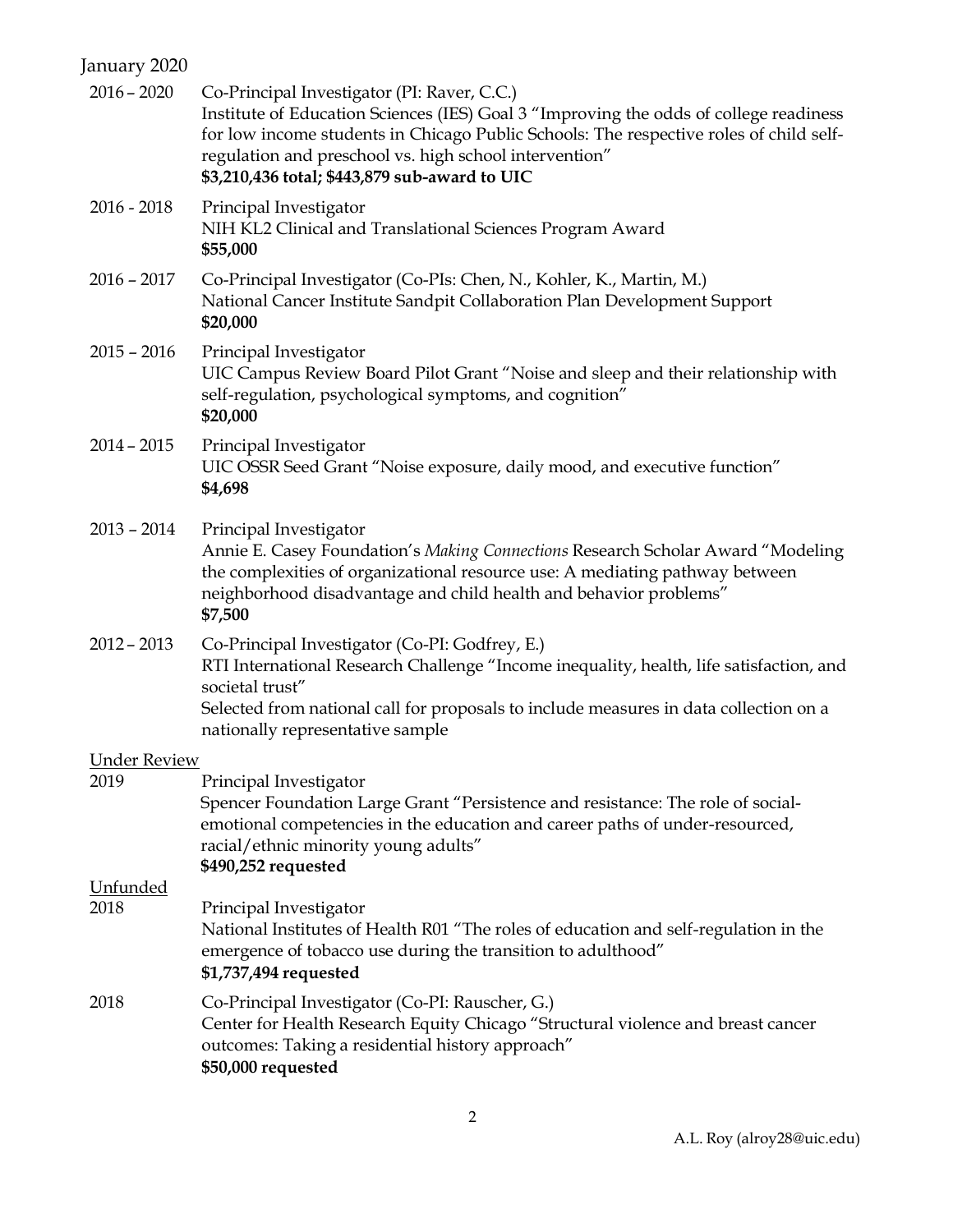| January 2020 |                                                                                                                                                                              |
|--------------|------------------------------------------------------------------------------------------------------------------------------------------------------------------------------|
| 2017         | Principal Investigator                                                                                                                                                       |
|              | National Cancer Institute R21 "Intervening in place: The development of a just-in-time                                                                                       |
|              | adaptive intervention targeting disparities in youth substance use and abuse"                                                                                                |
|              | \$275,000 requested; scored in 36th percentile                                                                                                                               |
| 2017         | Principal Investigator                                                                                                                                                       |
|              | William T. Grant Scholars Program "Intervening in place: The development of a just-<br>in-time adaptive intervention targeting disparities in youth substance use and abuse" |
|              | \$350,000 requested                                                                                                                                                          |
|              |                                                                                                                                                                              |
| 2015         | Principal Investigator<br>National Institute of Justice "Redefining exposure: Adolescents travel patterns, risk                                                              |
|              | exposure, and emergence of externalizing and internalizing problems"                                                                                                         |
|              | \$535,602 requested                                                                                                                                                          |
| 2015         | Principal Investigator                                                                                                                                                       |
|              | National Institutes of Health R21 "Dynamic risk exposure and adolescents' daily mood                                                                                         |
|              | and risk-taking behavior"                                                                                                                                                    |
|              | \$275,000 requested; scored in 17th percentile                                                                                                                               |
|              |                                                                                                                                                                              |

#### **PUBLICATIONS**

#### Journal Articles (peer reviewed)

† indicates graduate student mentees, \* indicates undergraduate mentees

DaViera, A† & **Roy, A.L.** (2019). Chicago youths' exposure to community violence: Contextualizing spatial dynamics of violence and psychological functioning. *American Journal of Community Psychology.* Advance online version.

Cuartas, J. & **Roy, A.L.** (2019). The threat of proximity to community violence: Exposure to local homicides and adolescents' mental health in Colombia. *American Journal of Community Psychology.* Advance online version.

**Roy, A.L.,** Uriostegui, M.†, & Uribe, M\*. (2019). Intersecting experiences, motivating beliefs: The joint roles of class and race/ethnicity in the development of youths' sociopolitical perceptions and participation. *Advances in Child Development and Behavior, 57,* 169-194.

**Roy, A. L.,** Raver, C. C., Masucci, M. D., & DeJoseph, M. (2019). "If they focus on giving us a chance in life we can actually do something in this world": Poverty, inequality, and youths' critical consciousness. *Developmental Psychology*, *55*(3), 550.

**Roy, A.L.,** Isaia, A†., & Li-Grining, C. (2019). Making meaning from money: Subjective social status, parent stress, and children's development. *Journal of Family Psychology, 33(2),* 240.

**Roy, A.L.** (2018). Intersectional ecologies: Positioning intersectionality in settings-level research. *New Directions for Child and Adolescent Development, (161),* 57-74.

McKinnon, R., Friedman-Krauss, Raver, C.C. & **Roy, A.L.** (2018). Teacher-child relationships in the context of poverty: The role of school mobility. *Journal of Children and Poverty*, *24*(1), 25-46.

McCoy, D. C., Jones, S., **Roy, A.L.**, & Raver, C. C. (2018). Classifying trajectories of socialemotional difficulties through elementary school: Impacts of the Chicago School Readiness Project. *Developmental Psychology, 54*(4), 772.

**Roy, A. L.** (2017). Innovation or violation? Leveraging mobile technology to conduct socially responsible community research. *American Journal of Community Psychology, 60(3-4)*, 385-390.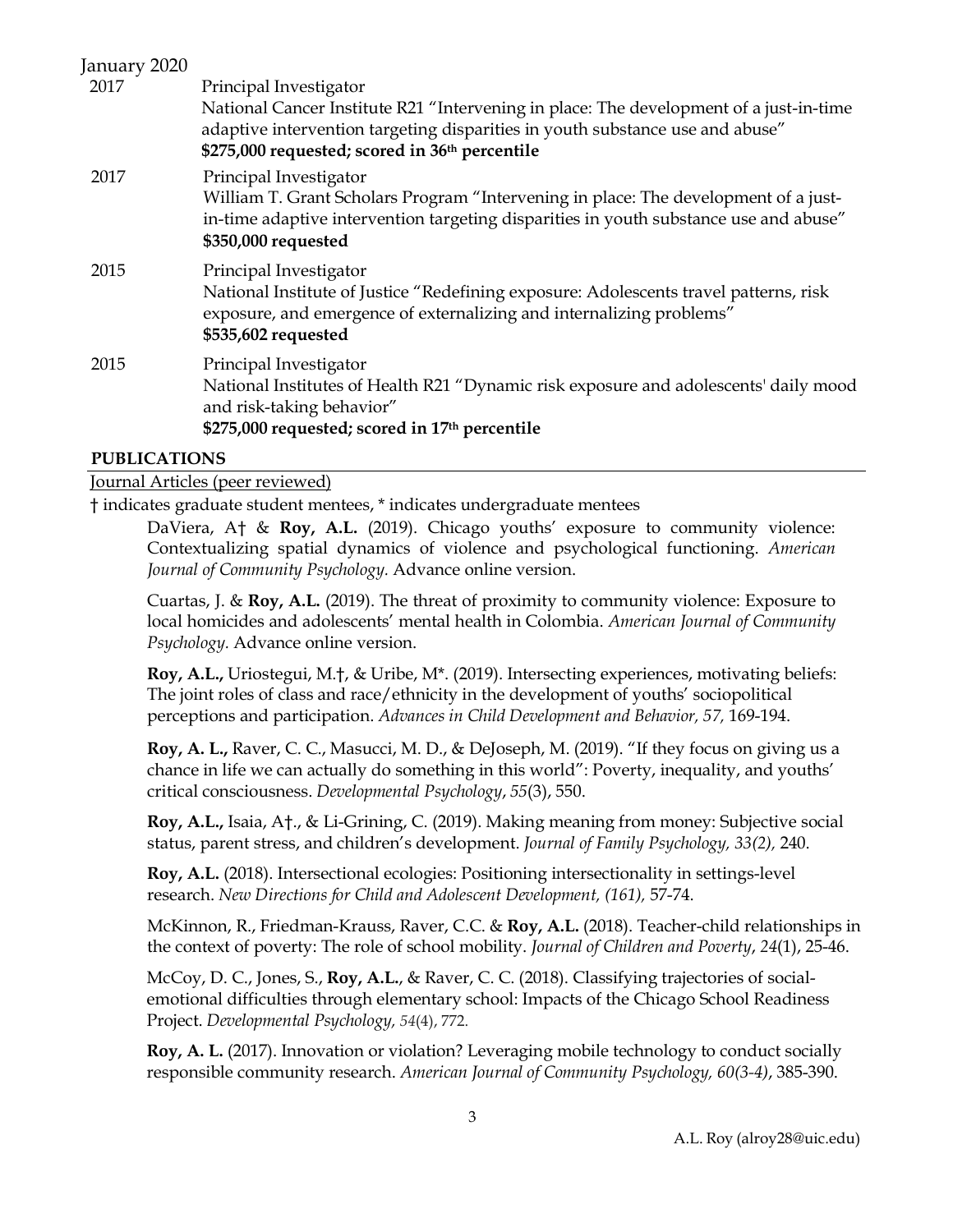## January 2020

Raver, C. C., **Roy, A. L**., Pressler, E., Ursache, A. M., & Charles McCoy, D. (2016). Povertyrelated adversity and emotion regulation predict internalizing behavior problems among lowincome children Ages 8–11. *Behavioral Sciences*, *7*(1), 2.

**Roy, A.L.** & Godfrey, E.B. (2016). Relationships between family and neighborhood income and first-generation Latino adults' depressive symptoms and well-being. *Journal of Community Psychology, 44(7),* 856-871.

**Roy, A.L.,** Godfrey, E.B., & Rarick, J.R.D. (2016). Do we know where we stand? Relative neighborhood income, subjective social status, and health. *American Journal of Community Psychology, 57(3-4),* 448-458.

Pressler, E., Raver, C. C., Friedman-Krauss, A. H., & **Roy, A.L.** (2016). The roles of school readiness and poverty-related risk for 6th grade outcomes. *Journal of Educational and Developmental Psychology, 6(1)*, 140.

McCoy, D. C., **Roy, A. L.** & Raver, C. C. (2016). Neighborhood crime as a predictor of individual differences in emotional processing and regulation. *Developmental Science, 19,* 164– 174.

**Roy, A.L.,** McCoy, D.C., & Raver, C.C. (2014). Instability vs. quality: The relationship between residential mobility, neighborhood quality, and children's self-regulation. *Developmental Psychology, 50*(7), 1891-1896.

**Roy, A.L.** & Raver, C.C. (2014). Are all risks equal? Early experiences of poverty and povertyrelated risk and children's future academic, behavioral, and self-regulatory functioning. *Journal of Family Psychology, 28*(3), 391-400.

Burdick, J. D., **Roy, A. L.**, & Raver, C. C. (2013). Relations between performance on the Iowa Gambling Task and teacher reported impulsivity with elementary school-aged children. *Personality and Individual Differences, 55,* 771-776*.*

McCoy, D.C., **Roy, A.L.** & Sirkman, G.M. (2013). Neighborhood crime and school climate as predictors of elementary school academic quality: A cross-lagged panel analysis. *American Journal of Community Psychology, 52,* 128-140.

**Roy, A.L.**, Hughes, D., & Yoshikawa, H. (2013). Intersections between nativity, ethnic density, and neighborhood SES: Using an ethnic enclave framework to explore variation in Puerto Ricans' physical health. *American Journal of Community Psychology, 51 (3-4), 468-479.*

Raver, C. C., Smith-Carter, J., McCoy, D. C., **Roy, A.**, Ursache, A. & Friedman, A. H. (2012). Testing models of children's self-regulation within educational contexts: Implications for measurement. *Advances in Child Development and Behavior, 42,* 245-270.

**Roy, A.L.**, Hughes, D., & Yoshikawa, H. (2012). Exploring neighborhood effects on health and life satisfaction: Disentangling neighborhood racial density and neighborhood income. *Race and Social Problems, 4 (3-4),* 193-204.

Durik, A.M., Hyde, J.S., Marks, A.C., **Roy, A.L.**, Anaya, D. & Schultz, G. (2006). Ethnicity and gender stereotypes of emotion. *Sex Roles, 54(7-8),* 429-445.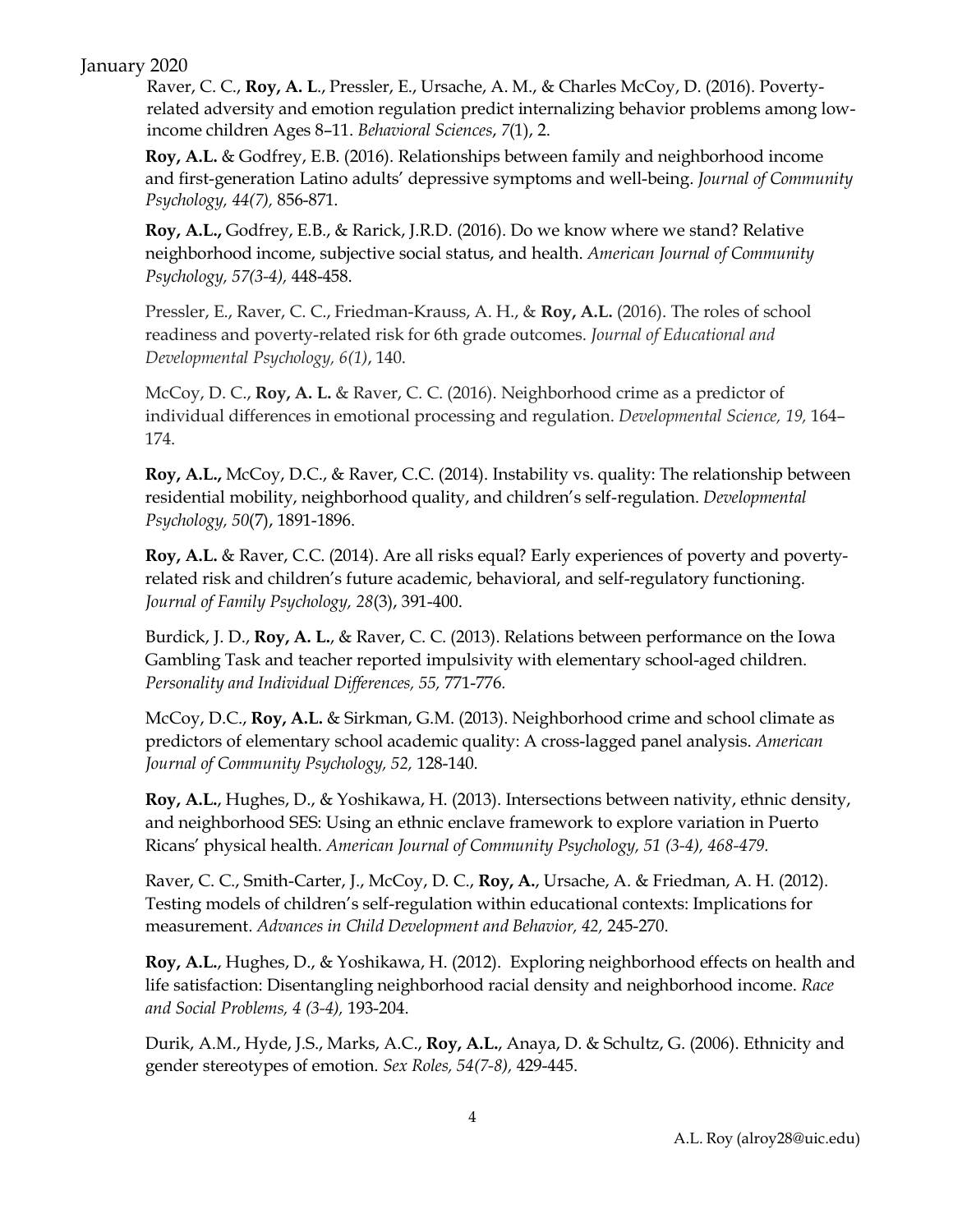# Journal articles (under review)

DaViera, A.†, **Roy, A.L**., Uriostegui, M.†, & Fiesta, D.\* (revise and resubmit). Staying safe in dangerous space: How adolescents navigate daily life and demonstrate resilience while living in high-crime Chicago neighborhoods.

Li-Grining, C. P., **Roy, A.L**., Koh, J., & Naqi, Z. (revise and resubmit). Self-regulation and college planning during adolescence.

Li-Grining, C.P., DeJoseph, M., Masucci, M., Raver, C., Koh, J., & **Roy, A.L**. (under review). Self-regulation in adolescence: Using direct assessment and self-report measures among low- income, ethnic minority teens.

Journal articles (in preparation)

Isaia, A.†, **Roy, A.L.**, & Bessette, K†. (in preparation). Emotion regulation and youths' daily variability in positive mood.

Isaia, A†., **Roy, A.L.,** & West, A.E. (In preparation). Parenting young children in poverty: Implications for children's socioemotional development.

Li-Grining, C. P., Pressler, E., **Roy, A.L.,** & Koh, J. (in preparation). Academic achievement in middle childhood: Testing earlier self-regulation and academic skills as mediators among low- income, ethnic minority children.

**Roy, A.L**., Isaia, A†., Poulos, C., Eisenberg, Y., & DaViera, A.† (in preparation). Redefining exposure: Using mobile technology to explore when and where Chicago adolescents are exposed to neighborhood characteristics.

#### Book Chapters

**Roy, A.L.** (2019). Broadening perspectives on poverty: Implications for family well-being and children's development. In Fiese, B. (Ed.), *APA Handbook of Contemporary Family Psychology.*

Raver, C.C., **Roy, A.L.**, & Pressler, E. (2015). Struggling to stay afloat: Dynamic models of poverty related adversity and child outcomes. In P. Amato, A. Booth, S. McHale, & J. Van Hook (Eds.), *Diverging destinies: Families in an era of increasing inequality*. New York, NY: Springer.

**Roy, A.L.,** Yoshikawa, H. & Nay, S. (2006). Discrimination in the low-wage workplace: The unspoken barrier to employment. In H. Yoshikawa, T. Weisner, & T. Lowe (Eds.), *Making it work: Low wage employment, family life, and child development.* New York, NY: Russell Sage Foundation.

Yoshikawa, H., Morris, P., Gennetian, L., **Roy, A.L.**, Gassman-Pines, A. & Godfrey, E.B. (2006). Effects of welfare and employment policies on middle-childhood school performance: Do they vary by race/ethnicity and, if so, why? In A.C. Huston, & M.N. Ripke (Eds.), *Developmental contexts in middle childhood: Bridges to adolescence and adulthood* (pp. 370-384). New York, NY: Cambridge University Press.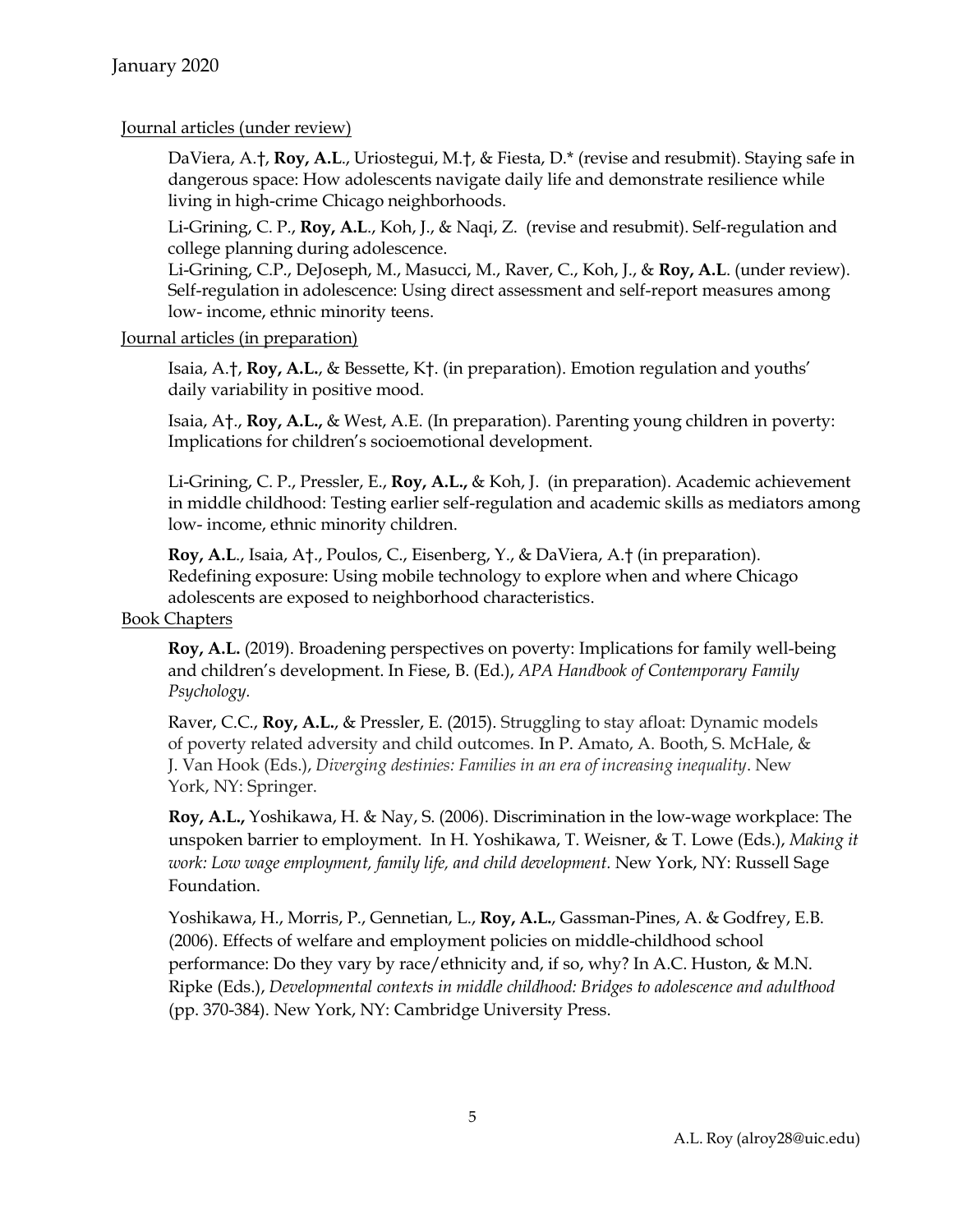# January 2020

Yoshikawa, H., Lowe, E.D., Weisner, T.S., Hsueh, J., Enchautegui-de-Jesus, N., Gassman-Pines, A., Godfrey, E.B., Howard, E.C., Mistry, R.S., & **Roy, A.L.** (2006). Pathways through low-wage work. In H. Yoshikawa, T. Weisner, & T. Lowe (Eds.), *Making it work: Low-wage employment, family life, and child development.* New York, NY: Russell Sage Foundation.

## Other Publications (selected)

Yoshikawa, H. & **Roy, A.L.** (2014) How place matters: Understanding the role of social settings in programs and policies for child development in low- and middle-income countries. Invited paper presented at Transforming Settings for Children and Youth: Towards a Global Science and Practice. Hosted by Global TIES for Children at New York University – Abu Dhabi.

Godfrey, E. B. & **Roy, A. L.** (2012). Practical considerations in conducting community-based research: Past, present, and future. *PsycCRITIQUES, 57(39).*

**Roy, A.L.** (2004). Learning to listen: Finding community psychology in Cameroon. *The Community Psychologist, 37(3),* 26-27.

# **PRESENTATIONS** (selected)

DaViera, A†. & **Roy, A.L.,** (2019, August). Exploring violence and daily behavior with ecological momentary assessment methods. Poster presented at the Annual Meeting of American Psychological Association, Chicago, IL.

Koh, J., Li-Grining, C., **Roy, A.L.**, & Naqi, Z. (2019, August). Engaging at-risk teens in college preparation: The moderating effects of self-regulation. In C. P. Li-Grining & A.L. Roy (Co-Chairs), *Understanding the College Transition among Ethnic Minority Students: Evidence from Multiple Contexts.* Paper presented at the Annual Meeting of the American Psychological Association, Chicago, IL.

Koh, J., Li-Grining, C. P., **Roy, A.L.**, Naqi, Z., Johnson-Davis, K., Sroka, A., Rolseth, R., Shughoury, J. (2019, August). Post-high school planning and motivation among at-risk teens. Poster presented at the Annual Meeting of the American Psychological Association, Chicago, IL.

Li-Grining, C., **Roy, A.L.**, Koh, J., & Naqi, Z. (2019, August). Self-Regulation and post-high school plans among low-income, ethnic minority students. In C. P. Li-Grining & A.L. Roy (Co-Chairs), *Understanding the College Transition Among Ethnic Minority Students: Evidence from Multiple Contexts.* Paper presented at the Annual Meeting of the American Psychological Association, Chicago, IL.

DaViera, A.†, Uriostegui, M†., **Roy, A.L.**, Fiesta, D\*. (2019, June). Safe spaces embedded in dangerous contexts: Exploring safety and resilience in chronically violent neighborhoods. Paper presented at the Biannual Meeting of Society for Community Research and Action, Chicago, IL.

Miller, A.N.† & **Roy, A.L.** (2019, June). Using ecological momentary assessment (EMA) to examine how youth spend their time. Poster presented at the Biennial Meeting of the Society for Research and Action. Chicago, IL.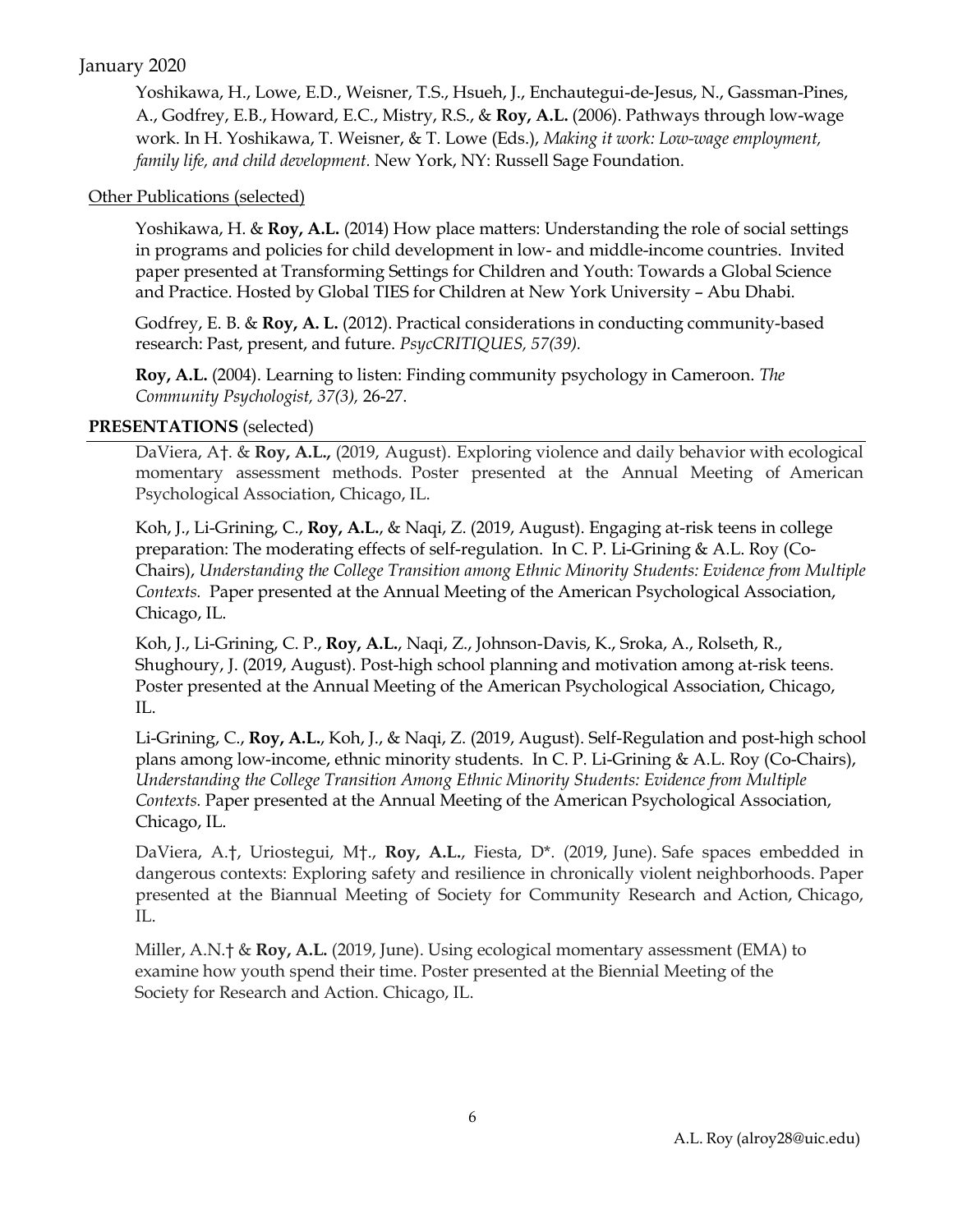**Roy,A.L.** & Bray, E†. (2019, June). Conceptualizing neighborhood organizational resources and testing relationships with adult health. In Kraft, A. (Chair), *Analyzing the Role of Objective and Perceived Neighborhood Environments on Adolescents and Adults.* Paper presented at the Biannual Meeting of Society for Community Research and Action, Chicago, IL.

Miller, A.N.† & **Roy, A.L.** (2019, April). Using ecological momentary assessment (EMA) data to evaluate how youth spend their time. Poster presented at the 91st Annual Meeting of the Midwestern Psychological Association, Chicago, IL.

DaViera, A.† & **Roy, A.L.** (March, 2019). Exploring the social context of community violence exposure in Chicago and adolescent psychological functioning. Poster presented at the Biennial Meeting of the Society for Research in Child Development, Baltimore, MD.

Li-Grining, C., **Roy, A.L.**, Koh, J., & Naqi, Z. (2019, March). Self-Regulation and College Planning Among Low-Income, Ethnic Minority Students. In C. P. Li-Grining & A.L. Roy (Co-Chairs), *Health, Education, and Self-Regulation among Ethnic Minority Emerging Adults.* Paper presented at the Biennial Meeting of the Society for Research in Child Development, Baltimore, MD.

Miller, A.N.†, **Roy, A.L.,** Li-Grining, C. (2019, March). Testing self-regulation as a mechanism underlying relationships between education and substance use during the transition to adulthood. In Z. Naqi *(Chair) Health, Education, and Self-Regulation among Ethnic Minority Emerging Adults.* Paper presented at the Biennial Meeting of the Society for Research in Child Development. Baltimore, MD.

Uriostegui, M.†, **Roy. A.L.**, & Uribe, M.\* (March 2019). Predictors of perception: Examining economic context and self-regulation in the development of youths' societal perceptions In Richards, M. *(Chair) From Perception to Participation: Examining Youth Engagement to Promote Resilience among Urban Youth of Color.* Paper presented at the Biennial Meeting of the Society for Research in Child Development. Baltimore, MD.

Isaia, A.†, Bessette, K.L.†, & **Roy, A.L.** (2018, November). Emotion regulation predicts variability in positive mood in urban adolescents. Poster presented at the 52nd annual convention of the Association for Behavioral and Cognitive Therapies, Washington, D.C.

DaViera, A.†, Fiesta, D.\*, **Roy, A.L.**, & Villasanta, S.\* (October, 2018). How do youth safely navigate daily life when "Somebody's always dying"? Exploring youth perceptions of danger, safety strategies, and travel patterns in Chicago. Paper presented at the annual Midwest ECO conference, Chicago, IL.

DaViera, A.† & **Roy, A.L.** (April, 2018). Chicago community violence: Exploring relationships between violence exposure, health risk behaviors and adolescent academic outcomes. Poster presented at the annual Midwestern Psychological Association (MPA) Conference, Chicago, IL.

Isaia, A.†, Bessette, K.†, & **Roy, A.L.** (2018, April). Emotion regulation and adolescents' daily mood variability. Poster presented at the 17th Biennial Meeting of the Society for Research on Adolescence, Minneapolis, MN.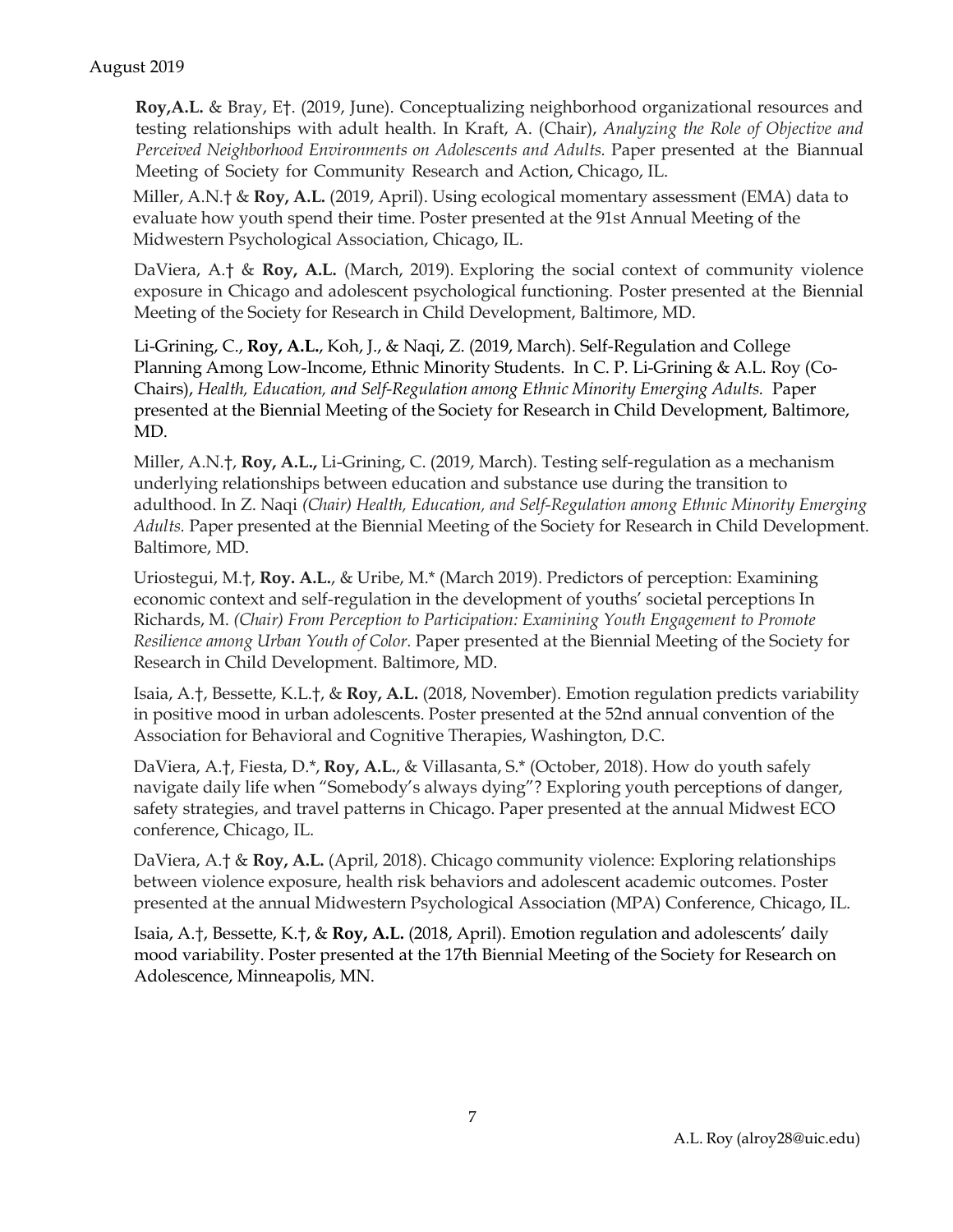Isaia, A.†, Besette, K.†, & **Roy, A.L.** (April, 2018). Emotion Regulation and Adolescents' Daily Variability in Mood. In C.C. Raver (*Chair*), *Chicago School Readiness Project: Tracking low-income youth from early childhood through adolescence.* Symposium conducted at the annual conference of the American Educational Research Association, New York, NY.

Lay, T.A.\*, **Roy, A.L**., & Villansanta, S.L.\* (April, 2018). Educational aspirations of urban youth: Conceptualizations of success post-high school. Poster presented at the Biennial Meeting of the Society for Research on Adolescence, Minneapolis, MN.

**Roy, A.L.** (April, 2018). *Integrating Intersectionality in the Developmental Sciences: Advancing Developmental Theory, Methods, and Science.* Roundtable conducted at the biennial conference of the Society for Research on Adolescence, Minneapolis, MN.

**Roy, A.L**, Raver, C.C., DeJoseph, M., & Massuci, M. (April, 2018). "If they focus on giving us a chance we can do something with the world": Poverty, inequality and youths' critical consciousness. In A.L. Roy (*Chair*), *The development of critical consciousness: Exploring the ways that youth come to recognize and resist societal inequities.* Symposium conducted at the biennial conference of the Society for Research on Adolescence, Minneapolis, MN.

**Roy, A.L.** (June, 2017). Dynamic risk exposure and adolescents' daily mood and risk-taking behavior. In C. Tompsett (Chair), *Urban teens and their neighborhood spaces: Using GIS to understand youth experiences.* Symposium conducted at the biennial conference of the Society for Community Research and Action, Ottawa, Canada.

**Roy, A.L.** (June, 2017). What makes a neighborhood? Examining the ways that urban youth interact with residential space. In S. Javdani (Chair), *Understanding and Reducing Inequality in Settings and Spaces: Implications for Youth and Community Wellbeing.* Symposium conducted at the biennial conference of the Society for Community Research and Action, Ottawa, Canada.

**Roy, A.L.** (April, 2017). Measuring and Modeling the Relationship between Daily Mood and Sleep. In J. Downer (Chair), *Novel Approaches to Measuring Children's Bioecological Contexts.*  Symposium conducted at the biennial conference of the Society for Research on Child Development, Austin, TX.

Isaia, A†. & **Roy, A.L.** (April, 2017). Stuck in a Rut? Exploring Patterns of Poverty-Related Risks and Children's Development over Time. In P. Miller (Chair), *Economic Disadvantage in Context: Variation in Family and Community Processes.* Symposium to be conducted at the biennial conference of the Society for Research on Child Development, Austin, TX.

**Roy, A.L.** & Anderson, S. (March, 2016). Residential and Household Mobility across Childhood: Moderation by Reasons for Moving. In S. Anderson (Chair), *Adolescents and instability: Understanding links with educational and personal well-being.* Symposium conducted at the biennial conference of the Society for Research on Adolescence, Baltimore, MD.

**Roy, A.L.**, Anderson, S., & Bynum, L†. (November, 2015). Residential and Household Mobility across Childhood: Moderation by Reasons for Moving. In D. McCoy (Chair), *Stability and Change: The Role of Residential Mobility in Children's Development.* Symposium conducted at the conference of the American Association for Public Policy Analysis and Management,Miami, FL.

**Roy, A.L.** (April, 2015). Neighborhood Social Processes, Access to Health Care, and Child Health.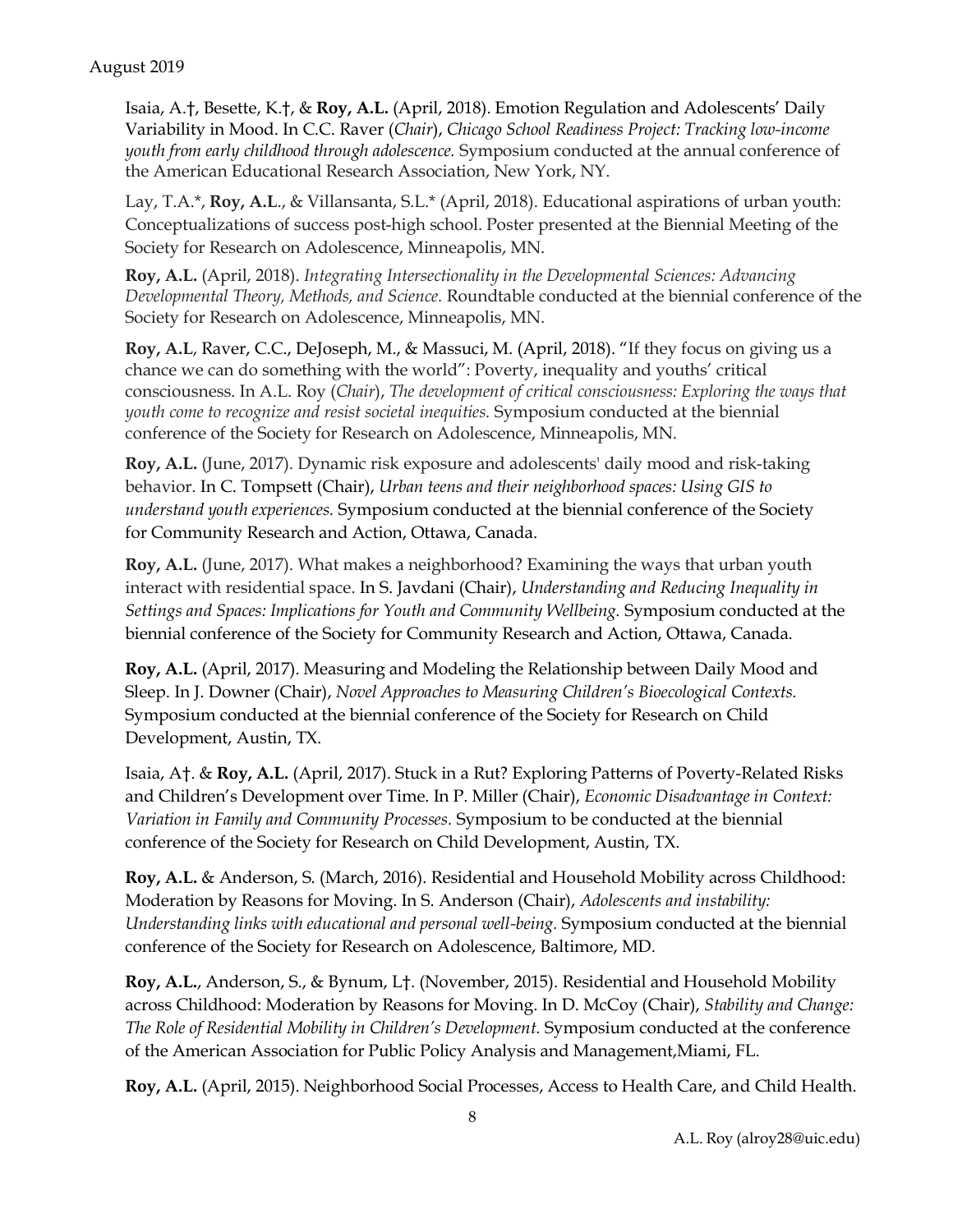In C. Haggerty (Chair), *Using Making Connections Data to Explore Influences, Experiences and Perceptions of Urban Life in Disadvantaged Neighborhoods*. Symposium conducted at the annual conference of the Urban Affairs Association, Miami, FL.

**Roy, A.L.** (March, 2015). Neighborhood Social Processes, Access to Health Care, and Child Health. In S. Anderson (Chair), *Housing and Neighborhoods for Children and Adolescents: Mechanisms and Moderators.* Symposium conducted at the biennial conference of the Society for Research on Child Development, Philadelphia, PA.

**Roy, A.L.** & Pressler, E. (March, 2015) Income Trajectories and Children's Behavior Problems and Self-Regulatory Skills. In E. Pressler (Chair), *Dynamic Measures of Risk and Child Development: Exploring Turbulence, Trajectories, and Profiles of Risk.* Symposium conducted at the biennial conference of the Society for Research on Child Development, Philadelphia, PA.

**Roy, A.L.** & Burdick, J. (July, 2014). Organizational resources as capital: Configurations of resource use and child health. In C. Gomez (Chair), *Exploring the relationship Between Neighborhood Social Capital and Child Development: Evidence from Three Large National Datasets.*  Symposium conducted at Head Start National Research Conference on Early Childhood, Washington, DC.

**Roy, A.L.** & Anderson, S. (March, 2014) Why adolescents move and why it matters. In T. Leventhal (Chair), *Adolescent Mobility: Reasons, Contexts, and Consequences.* Symposium conducted at the biennial conference of the Society for Research on Adolescence, Austin, TX.

**Roy, A.L.** & Burdick, J. (March, 2014). Organizational resources as capital: Configurations of resources use and adolescent health. In S. Alicea (Chair), *Diversity of Capital, Diversity of Contexts: The Role of Capital in the Promotion of Family and Youth Health and Well-being.*  Symposium conducted at the biennial conference of the Society for Research on Adolescence, Austin, TX.

**Roy, A.L.,** McCoy, D.C., & Raver, C.C. (November, 2013). Instability vs. quality: The relationship between residential mobility, neighborhood quality, and children's self- regulation. In I.G. Ellen (Chair), *Exploring the Complexities of Neighborhood Risk and its Relationship to Children's Functioning.* Symposium conducted at the fall conference of the American Association for Public Policy Analysis and Management, Washington D.C.

**Roy, A.L.,** McCoy, D.C., & Raver, C.C. (June, 2013). Instability vs. quality: The relationship between residential mobility, neighborhood quality, and children's self-regulation. In A.L. Roy (Chair), *The Role of Neighborhood Economic Context in the Promotion of Health and Well-being.*  Symposium conducted at the biennial conference of the Society for Community Research and Action, Miami, FL.

**Roy, A.L.,** Burdick, J., Raver, C.C., & Joute, J. (April, 2013). Using latent class analysis to model family risk: Examining relationships with children's behavior problems. Paper presented at the Society for Research in Child Development biennial meeting, Seattle, WA.

**Roy, A.L.,** Raver, C.C., & Neuspiel, J. (April, 2013). Environmental adversity and attentional bias in children: The role of cumulative and chronic risk exposure in the development of emotion regulation. Poster presented at the Society for Research in Child Development biennial meeting,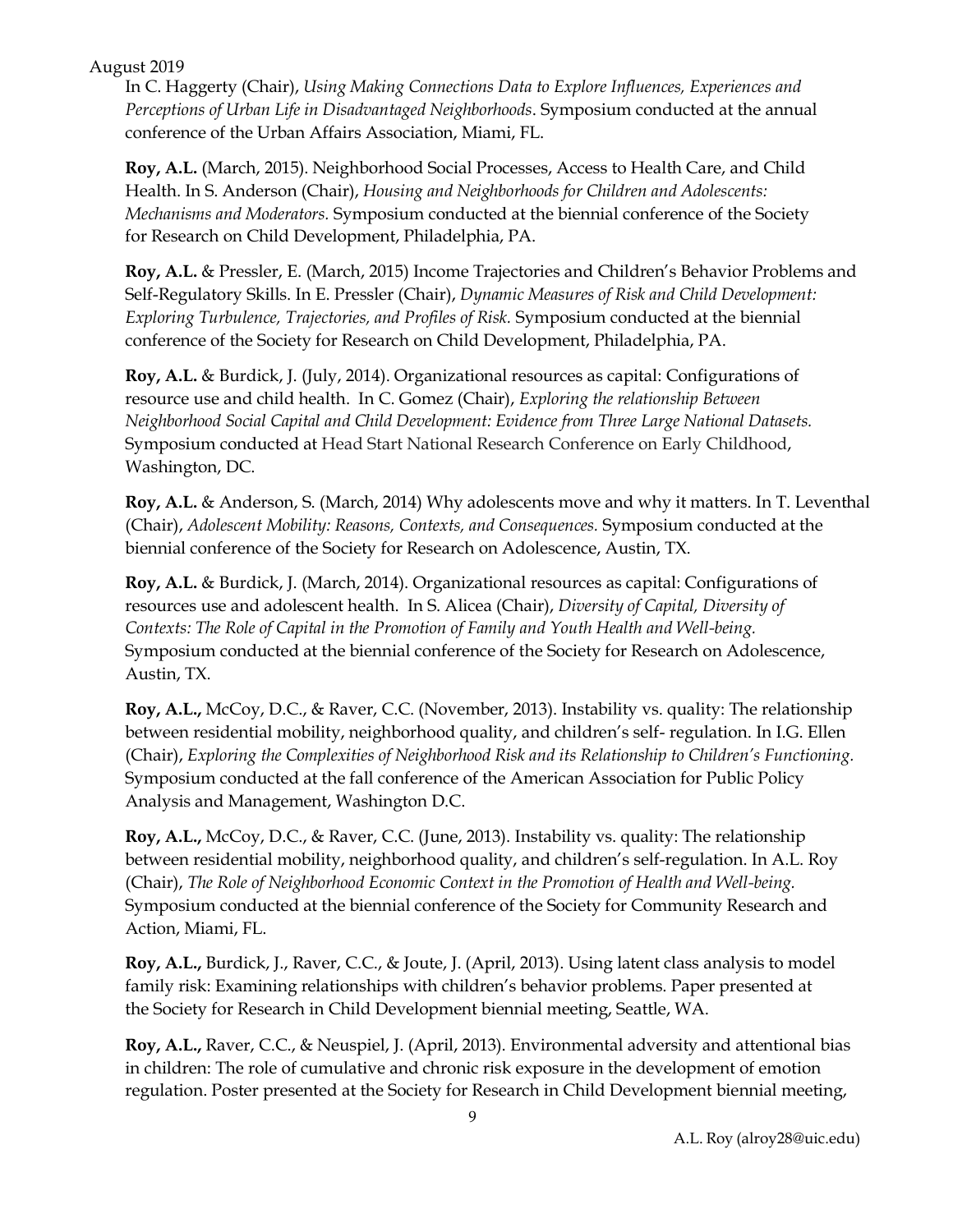August 2019 Seattle, WA.

> **Roy, A.L.** & Godfrey, E. (June, 2012). Putting income in context: The joint influence of individual and neighborhood income on adult physical health and well-being. Paper presented at the Society for the Psychological Study of Social Issues biennial meeting, Charlotte, NC.

**Roy, A.L.**, Hughes, D., & Yoshikawa, H. (May, 2009). Who are the people in your neighborhood? The relationship between neighborhood ethnic composition and mental health. Poster presented at the annual meeting of the Population Association of America, Detroit, MI.

**Roy, A.L.** & Yoshikawa, H. (June, 2006). Understanding High School Dropout: Exploring the Relationship between Policy, Ethnicity, and Dropping Out. In M. Ramos (Chair), *Person Environment Fit Theory in the Policy Context.* Symposium conducted at the biennial meeting of the International Conference on Community Psychology, San Juan, PR.

#### **INVITED PRESENTATIONS**

**Roy, A.L.** (April, 2019). Invited panelist for the 24th Annual Research Day hosted by the Office of Research and the Research Committee of the UIC Health Sciences Campus Rockford. University of Illinois – Rockford, Rockford, IL.

**Roy, A.L.** (March, 2019) Invited participant at the NSF-funded working group -- Place-based research to understand youth development: Integrating Culturally-informed and Dynamic Models. Penn State University, State College, PA.

**Roy, A.L.** (September, 2018). Invited guest on the Dr. Paula Radio Show sponsored through the Office of Health Literacy at the University of Illinois at Chicago and hosted by Dr. Paula Allen-Meares.

**Roy, A.L.** (May, 2018). What we don't know can hurt them: Understanding children and youths' exposure to violence and its implications for schools. Invited panelist at the Trauma Responsive Educational Practices conference: Moving trauma responsive schools from rhetoric to practice. University of Chicago, Chicago, IL.

**Roy, A.L.** (November, 2017). Poverty, inequality, and youths' critical consciousness. Invited presentation at Loyola University sponsored by the Committee on Diversity Affairs (CODA).

**Roy, A.L.** (July, 2017). Latent class analysis: An introduction and example. Invited presentation at Neuroscience and Education Lab (NELS) at New York University.

Li-Grining, C. & **Roy, A.L.** (June, 2017). A long-term view of preschool-aged students: Early intervention impacts and later outcomes and experiences in elementary and high school. Invited presentation at the City of Chicago Early Learning Research Symposium: Building Collaborative Conversations across Early Childhood Research and Policy.

**Roy, A.L.** (April, 2017). Dynamic risk exposure and adolescents' daily mood and risk-taking behavior. Invited presentation at the annual conference of the Midwest Psychological Association, Chicago, IL.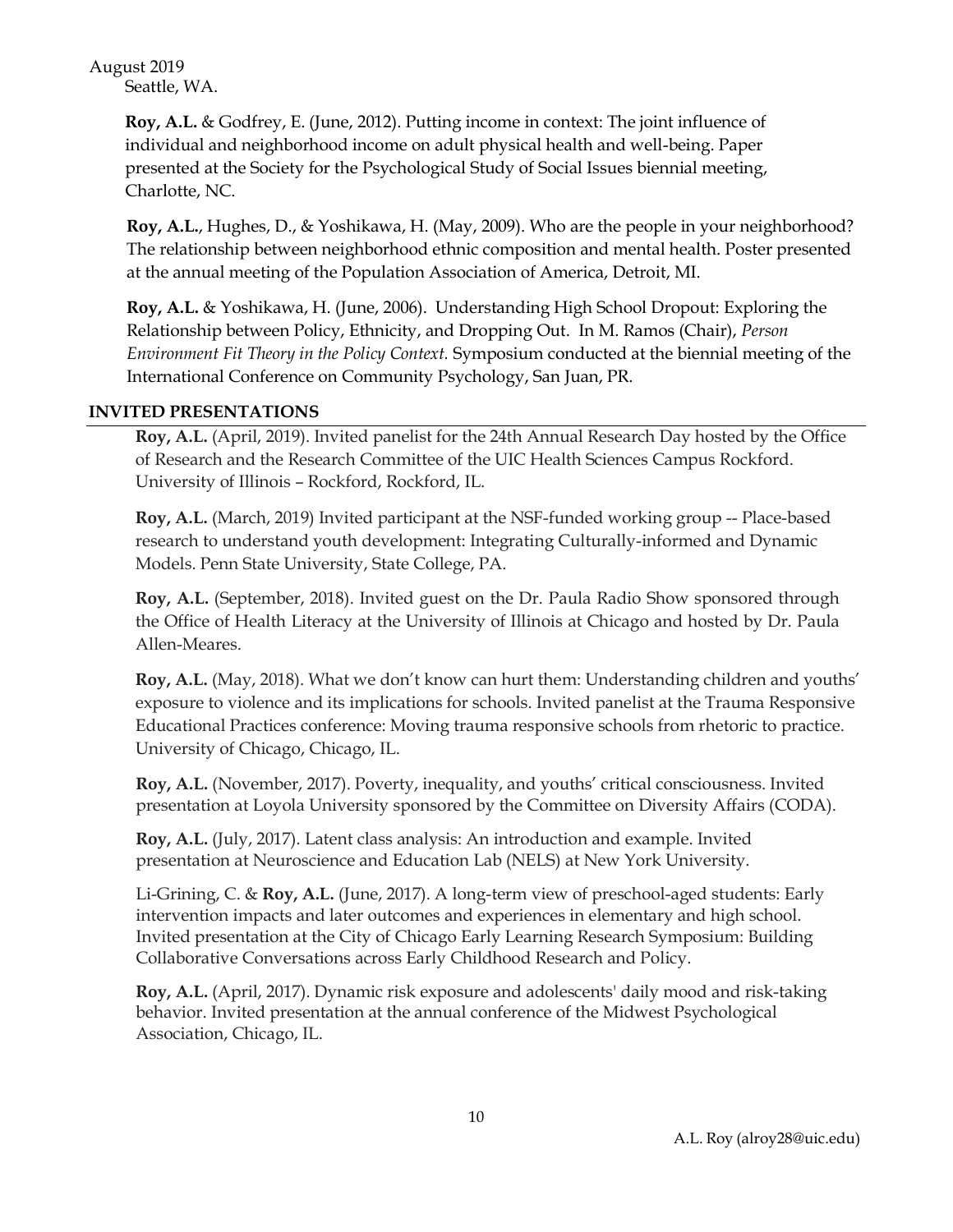### **PROFESSIONAL AFFILIATIONS AND ACTIVITIES**

#### Professional Affiliations

Association for Public Policy Analysis & Management

Society for Community Research and Action (Division 27 of the American Psychological Association) Society for the Psychological Study of Social Issues (Division 9 of the American Psychological Association)

Society for Research on Adolescence

Society for Research in Child Development (Division 7 of the American Psychological Association) Urban Affairs Association

# Professional Activities

#### Consulting editor

2018 - *Journal of Family Psychology* 2017 - *Journal of Research on Adolescence*

#### Ad hoc reviewer

*American Journal of Community Psychology, American Journal of Criminal Justice, Child Development, Children and Youth Services Review, Developmental Psychology, Ethnicity & Health, International Journal of Environmental Research and Public Health, Journal of Applied Developmental Psychology, Journal of Community Psychology, Journal of Research on Early Adolescence, New Directions for Child and Adolescent Development, Pediatrics, PLOS One, Population Research and Policy Review, Social Science & Medicine, Social Services Review, Urban Affairs Review*

#### Invited mentor

2019 APA Division 15 doctoral student mentor at the annual APA meeting

Conference planning

2018 Faculty mentor for graduate student-planned Ecological-Community Psychology conference - the annual regional conference for the Society for Community Research and Action

#### **TEACHING**

| $2014 -$ | Courses taught at the University of Illinois at Chicago Department of Psychology<br>PSCH 231 Introduction to Community Psychology (undergraduate level)                                                   |  |  |
|----------|-----------------------------------------------------------------------------------------------------------------------------------------------------------------------------------------------------------|--|--|
|          | Semesters taught: SP 18, FA 18<br>PSCH 533 Advanced Community and Prevention Research – Theories of Change (graduate<br>level)                                                                            |  |  |
|          | Semesters taught: SP 17, SP 19                                                                                                                                                                            |  |  |
|          | PSCH 531 Community Research Methods (graduate level) Semesters                                                                                                                                            |  |  |
|          | taught: FA 14, FA 15, FA 16, FA 19                                                                                                                                                                        |  |  |
|          | PSCH 545 Multivariate Analysis (graduate level) Semesters<br>taught: SP 15, SP 16                                                                                                                         |  |  |
|          | PSCH 539 Current Topics in Community Psychology (graduate level)<br>Semesters taught: FA 16, FA 18                                                                                                        |  |  |
| $2014 -$ | Invited lectures given at the University of Illinois at Chicago<br>Community and Prevention Research Colloquium Series<br>Semesters taught: FA 14, FA 15, FA 16<br>Cognitive Psychology Colloquium Series |  |  |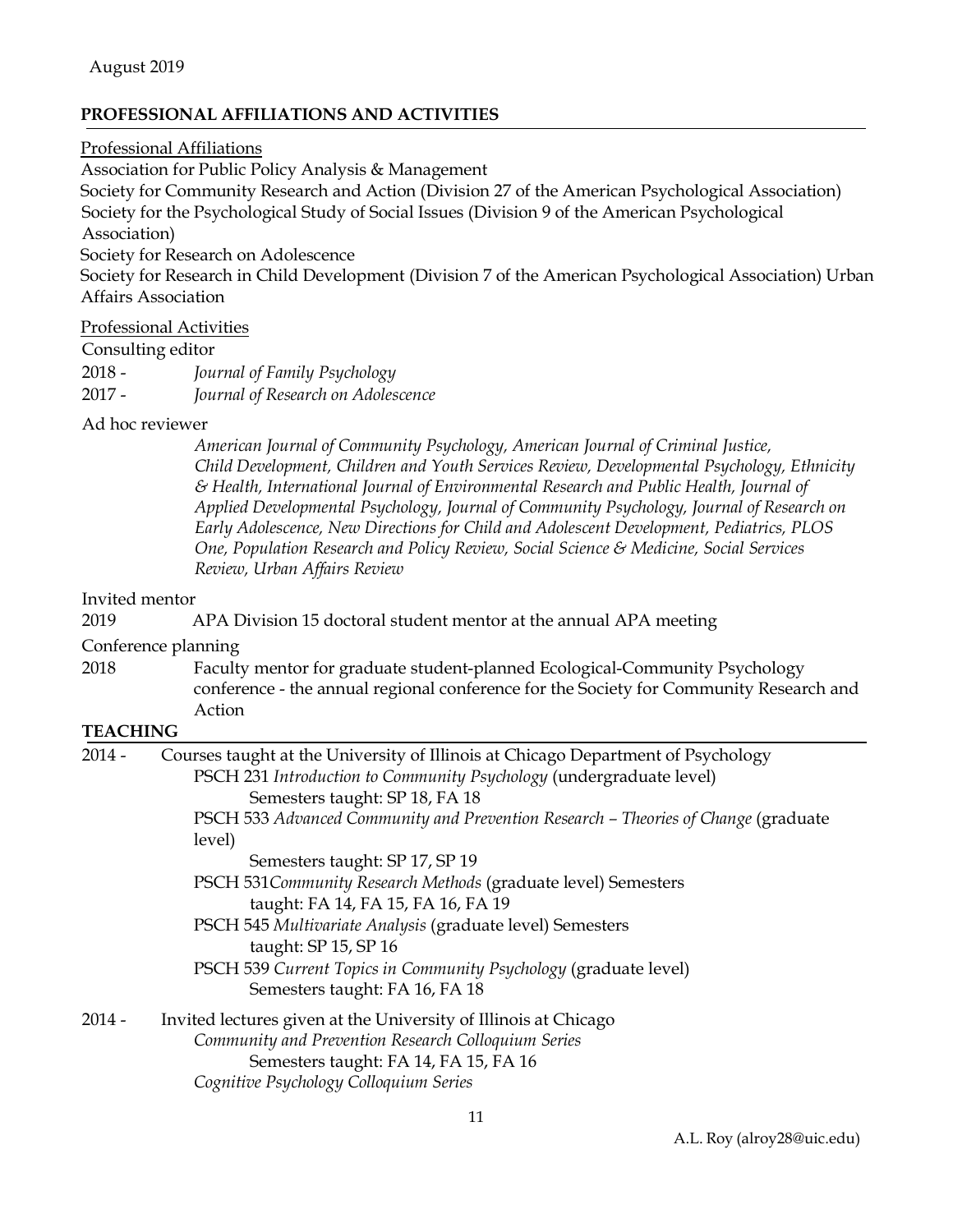Semester taught: FA 16 *Clinical Psychology Colloquium Series* Semester taught: FA 17 *Emerging Research Topics in Psychology Colloquium Series* Semester taught: SP 15, SP 16 *Topics in Diversity Psychology Colloquium Series* Semesters taught: SP 18, SP 19

2006-2007 Courses taught at New York University Department of Psychology *Statistical Reasoning for the Behavioral Sciences* (undergraduate level) *Developmental Psychology* (undergraduate level)

#### **MENTORING**

Theses, preliminary exams, and dissertations chaired

Listed by date student defended

| 2015 | Knoblauch, S.       | Thesis title: "Public art, collective efficacy, and crime in Chicago"                                                         |
|------|---------------------|-------------------------------------------------------------------------------------------------------------------------------|
| 2016 | Bynum, L.           | Dissertation title: "Community and neighborhood participation:                                                                |
|      |                     | Exploring the interaction between neighborhoods and residents"                                                                |
| 2016 | Relyea, M.          | Dissertation title: "Comparing web-based normative feedback and                                                               |
|      |                     | social marketing tactics to change perceptions of social norms and                                                            |
|      |                     | intentions regarding bystander intervention"                                                                                  |
| 2016 | Sigurvinsdottir, R. | Dissertation title: "Resources, strategies, and revictimization: The                                                          |
|      |                     | effects of a police second response program on survivors of                                                                   |
|      |                     | intimate partner violence"                                                                                                    |
| 2017 | Tasker, T.          | Dissertation title: "Rethinking bias-based bullying: Bias, identity,                                                          |
|      |                     | and context in adolescent bullying"                                                                                           |
| 2017 | Villanueva, S.      | Dissertation title: "Developing an instrument to measure culture                                                              |
| 2019 | Borowski, T.        | brokering"                                                                                                                    |
|      |                     | Preliminary exam title: "Dancing to social-emotional competence:<br>Mapping the dance and creative movement literature onto a |
|      |                     | social-emotional competence framework"                                                                                        |
| 2019 | Bray, E.            | Dissertation title: "An investigation of strength: Refugee                                                                    |
|      |                     | students' success in higher education"                                                                                        |
| 2019 | DaViera, A.         | Thesis title: "Chicago youths' exposure to community                                                                          |
|      |                     | violence: Contextualizing spatial dynamics of violence and                                                                    |
|      |                     | psychological functioning"                                                                                                    |
| 2019 | Genkova, A.         | Dissertation title: "Critical theory for community wellbeing in the                                                           |
|      |                     | context of ethnic enclaves: An interpretative narrative inquiry of                                                            |
|      |                     | oral histories"                                                                                                               |
| 2019 | Kraft, A.           | Dissertation proposal title: "Does neighborhood ethnic density                                                                |
|      |                     | moderate the effects of adolescent acculturation and parent-child                                                             |
|      |                     | acculturation gaps on adolescents' past 90-day drinking?"                                                                     |
| 2019 | Miller, A.          | Thesis proposal title: "Using Ecological Momentary Assessments                                                                |
|      |                     | (EMA) to evaluate how adolescents spend their time"                                                                           |
| 2019 | Pichardo, C.        | Preliminary exam title: "Gentrification and health: A systematic                                                              |
|      |                     | Review of the literature"                                                                                                     |
| 2019 | Rowe, H.            | Dissertation title: "First time mothers' beliefs,                                                                             |
|      |                     | expectations and experiences as they adapt to motherhood"                                                                     |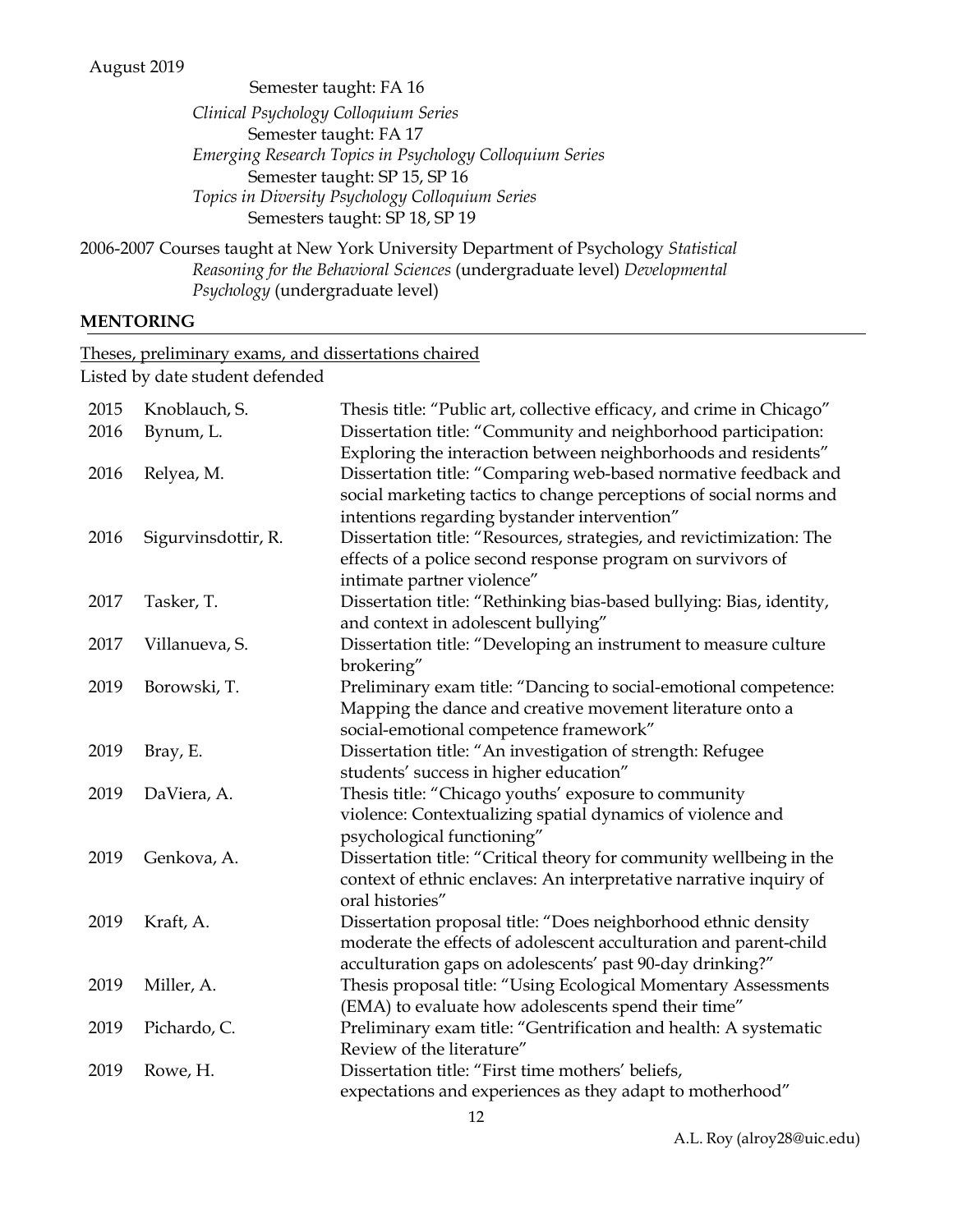| $1.14$ gust 2017 |                            |                                                                                                                                                                             |
|------------------|----------------------------|-----------------------------------------------------------------------------------------------------------------------------------------------------------------------------|
| 2019             | Uriostegui, M.             | Preliminary exam title: "A critical review of the literature on<br>ethnic-racial socialization among Latinx families"                                                       |
|                  | Graduate committee service |                                                                                                                                                                             |
| 2015             | Christensen, C.            | Dissertation title: "Teacher observations of preschoolers' social-<br>emotional behavior: A formative evaluation"                                                           |
| 2016             | Hernandez, S.              | Preliminary examination title: "Dissemination in community<br>based participatory research with Mexican immigrants: A<br>community engaged review of the literature"        |
| 2016             | Kaufmann, N.               | Dissertation title: "Texting healthy eating tips: Effects of a<br>culturally adapted intervention for Mexican college students"                                             |
| 2016             | Zulauf, C.                 | Thesis title: "Stability and change in profiles of bullying: A<br>person-centered approach"                                                                                 |
| 2017             | Davis, A.                  | Preliminary examination                                                                                                                                                     |
| 2017             | Davis, A.                  | Dissertation proposal title: "Violence, resilience, and urban native<br>women: An interpretive phenomenological analysis"                                                   |
| 2017             | Gracia, G.                 | Preliminary examination                                                                                                                                                     |
| 2017             | Kraft, A.                  | Preliminary examination title: "A systematic review of<br>acculturation gap research"                                                                                       |
| 2017             | Sokolovsky, A.             | Dissertation title: "Understanding young adult E-cigarette use<br>and dependence: Conceptualization, measurement, and validation                                            |
| 2018             | Birkmanis, K.              | Thesis proposal title: "Preferred e-cigarette flavors and tobacco<br>use patterns"                                                                                          |
| 2018             | Bonney, T.                 | Dissertation proposal title: "Systems initiative mapping to<br>address precarious work in the healthcare and social assistance<br>sector"                                   |
| 2018             | Gracia, G.                 | Dissertation title: "Developing an ergonomic intervention to<br>decrease musculoskeletal disorders among home-based Mapuche<br>weavers"                                     |
| 2018             | Isaia, A.                  | Preliminary examination title: "Parenting young children in<br>poverty: Implications for children's socioemotional trajectories"                                            |
| 2018             | Isaia, A.                  | Dissertation proposal title: "Depression and executive functioning<br>in adolescence: Implications for family functioning and course of<br>illness"                         |
| 2018             | Jendrusina, A.             | Dissertation title: "The role of emotion regulation in the<br>relationship between everyday discrimination and internalizing<br>disorders"                                  |
| 2018             | Keutmann, M.               | Dissertation title: "Positivity bias deficits in predicted and<br>recalled emotional experience: An ecological momentary<br>assessment study of anhedonia in schizophrenia" |
| 2018             | Kyeremateng-Amoah,         | Preliminary examination                                                                                                                                                     |
| 2018             | McNett, S.                 | Thesis title: "Posttraumatic stress disorder, drinking to<br>cope, and trauma and alcohol cue reactivity in college students<br>with a history of interpersonal trauma"     |
| 2018             | Pichardo, C.               | Thesis title: "The impact of racism-related vigilance on the mental<br>health and sleep quality of Latinx college students"                                                 |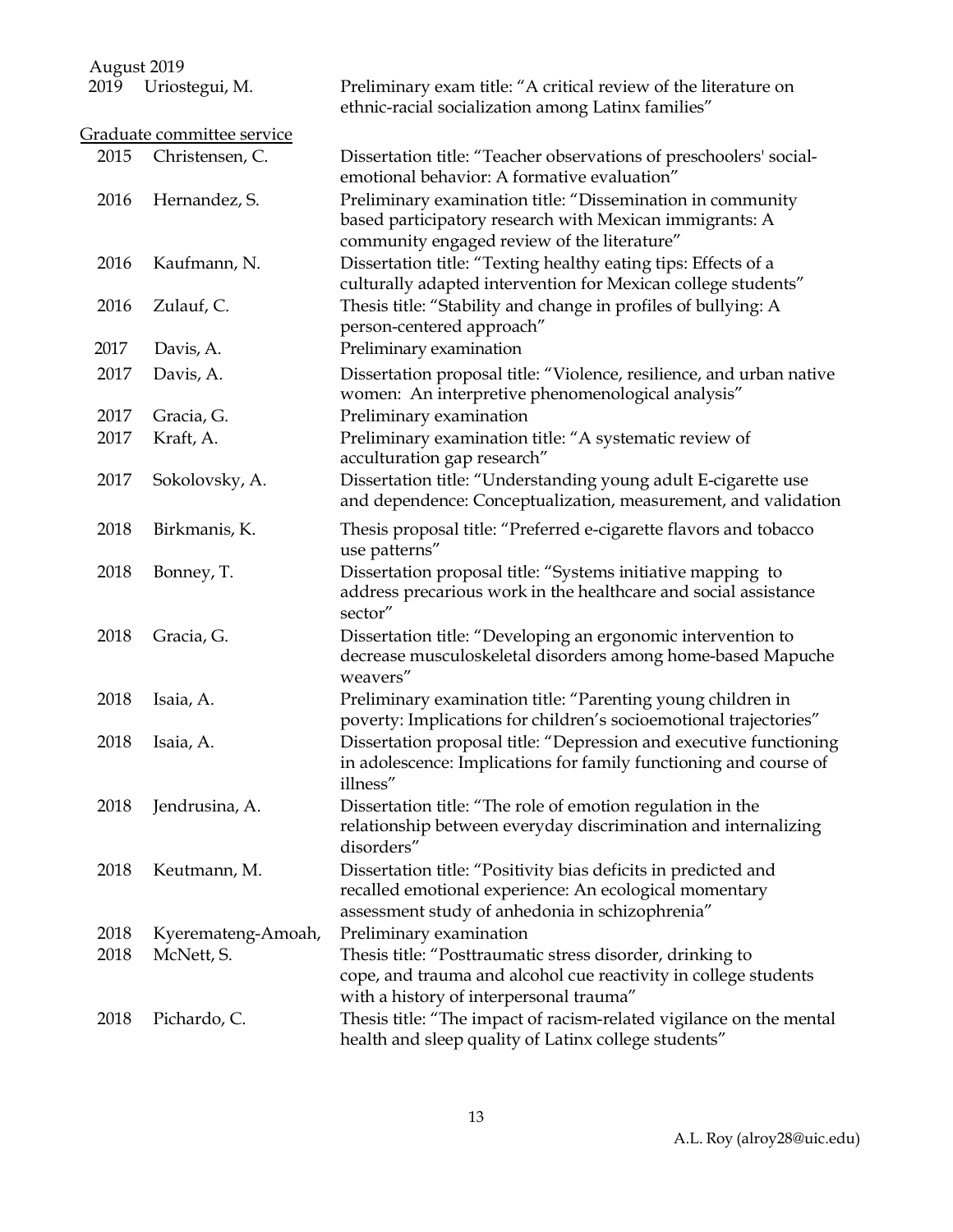| August 2019 |                                          |                                                                                                                                                                                                                                             |
|-------------|------------------------------------------|---------------------------------------------------------------------------------------------------------------------------------------------------------------------------------------------------------------------------------------------|
| 2018        | Ranney, R.                               | Dissertation proposal title: "Investigating anxiety sensitivity and<br>distress tolerance as mediators of the relationship between<br>neuroticism and psychiatric symptoms in a trauma-exposed<br>college sample"                           |
| 2018        | Rosas, C.                                | Thesis title: "Correlates of intra- and inter-group discrimination<br>and associations with mental health among Latina/o college<br>students"                                                                                               |
| 2018        | Silver, C.                               | Thesis title: "Examining the ecology of preschool expulsion<br>decision making"                                                                                                                                                             |
| 2018        | Yantis, C.                               | Dissertation title: "How white identity forms shape black-white<br>interracial interactions"                                                                                                                                                |
| 2019        | $Cox$ ., $C$ .                           | Thesis title: "Sex differences in trauma and alcohol cue<br>reactivity"                                                                                                                                                                     |
| 2019        | Gustafson, E.                            | Dissertation proposal title: "Social determinants of health and youth<br>mental health"                                                                                                                                                     |
| 2019        | Neuspiel, J.                             | Dissertation proposal title: "The relation between community<br>violence exposure, parent emotion-coaching and -dismissing<br>attitudes, children's active coping strategies, and children's<br>anxious/depressed and aggressive behaviors" |
| 2019        | Torres, L.                               | Thesis proposal title: "Predictors of parent-teacher relationship<br>quality in Head Start classrooms"                                                                                                                                      |
|             | Undergraduate research projects directed |                                                                                                                                                                                                                                             |
| 2017        | Eickelberg, V.                           | Honors capstone project title: "Physical activity and well-being<br>in college students"                                                                                                                                                    |
| 2017        | Lay, T.                                  | Summer Research Opportunities Program project title:<br>"Educational aspirations of urban youth: Conceptualizations of<br>success post-high school"                                                                                         |
| 2017        | Hernandez, H.                            | Summer Research Opportunities Program project title: "Critical<br>consciousness as a protective factor for urban adolescents exposed<br>to community violence"                                                                              |
| 2018        | Lay, T.                                  | Honors capstone project title: "Educational aspirations of urban<br>youth: Conceptualizations of success post-high school"                                                                                                                  |
| 2018        | Plocher, S.                              | Honors capstone project title: "A food service and life skills<br>training program: Does it increase well-being?"                                                                                                                           |
| 2018        | Uribe, M.                                | Summer Research Opportunities Program project title:<br>"Intersectionality: How an intersectional approach can inform<br>research on youth critical consciousness"                                                                          |
| 2019        | Ortiz, E.                                | Honors capstone project title: "DACA and higher education<br>during the Trump era"                                                                                                                                                          |
| 2019        | Uribe, M.                                | Honors capstone project title "Unraveling the impact of critical<br>consciousness on minority youth mental health"                                                                                                                          |
| 2019        | Ramos, S.                                | Summer Research Opportunities Program project title; "A<br>qualitative analysis of ethnic-racial identity in post-high school<br>plans for Latinx and African American emerging adults                                                      |